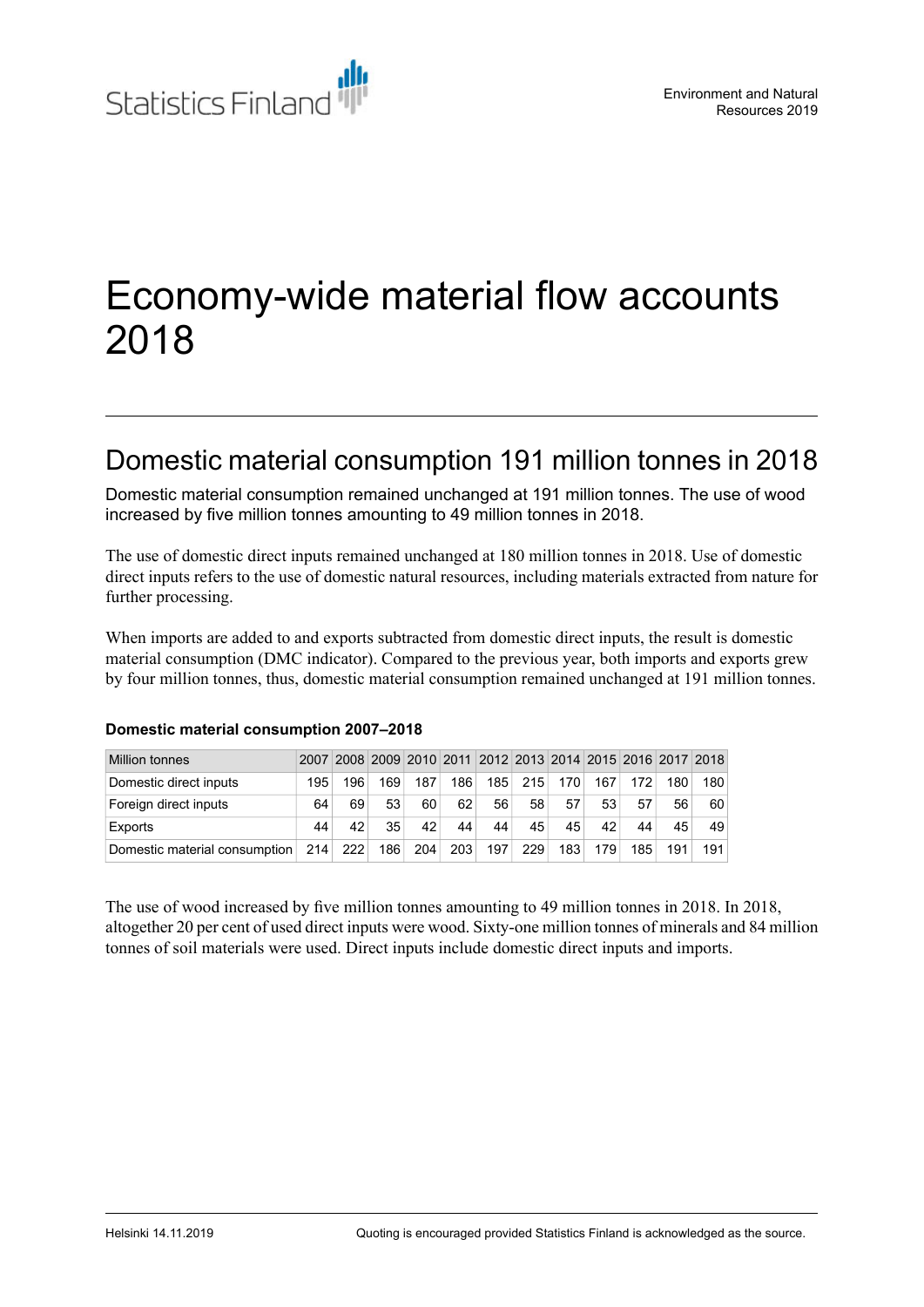

#### **Use of direct inputs by material group 2007 to 2018, million tonnes**

In 2018, altogether 642 million tonnes of natural resources were used, which was close on five per cent more than in 2017. Total usage of natural resources includes unused extractions in forestry and mining and quarrying as well as hidden flows of imports. Unused extractions amounted to 165 million tonnes and hidden flows from imported products to 237 million tonnes in total.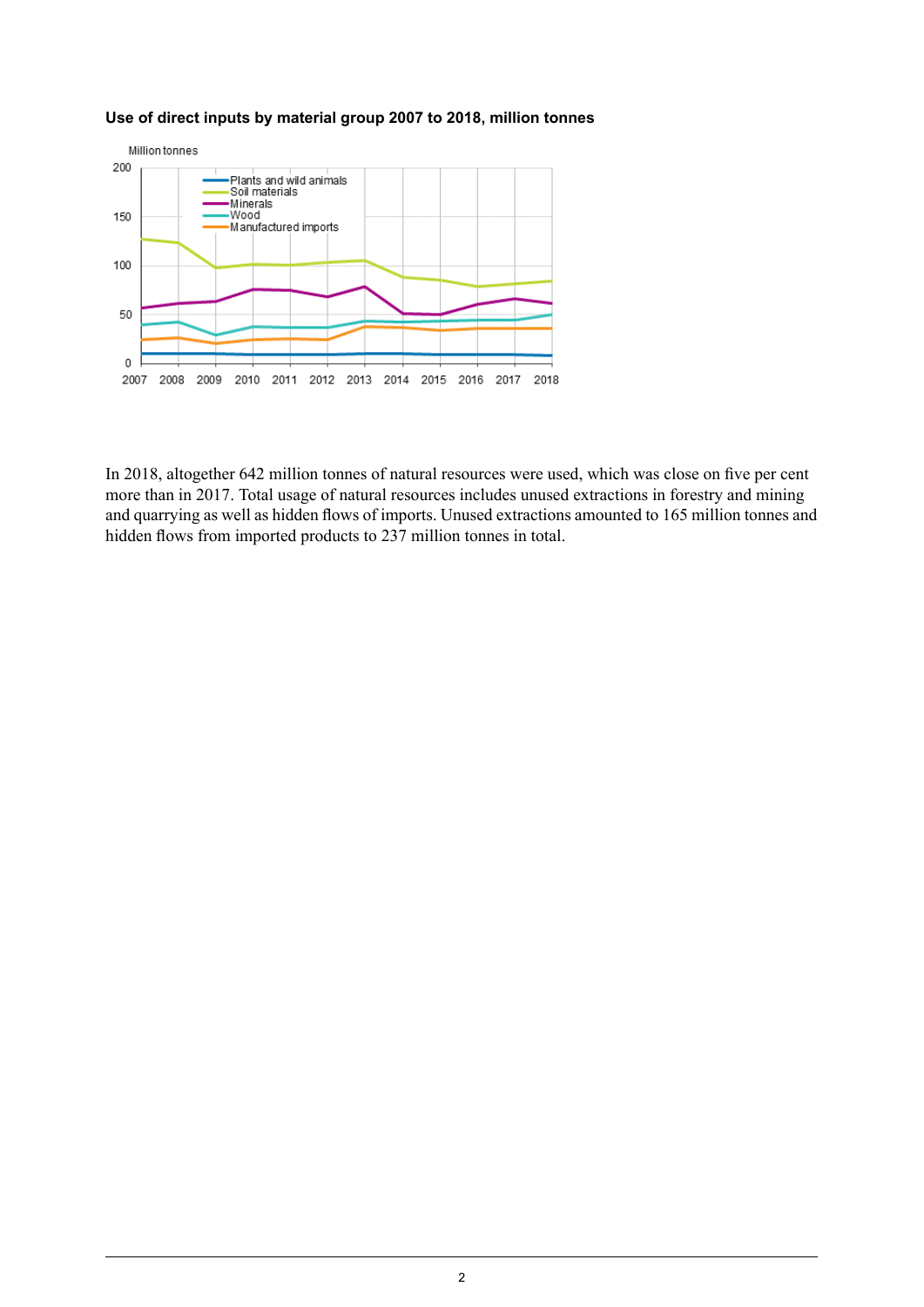# **Contents**

## **Tables**

### **Appendix tables**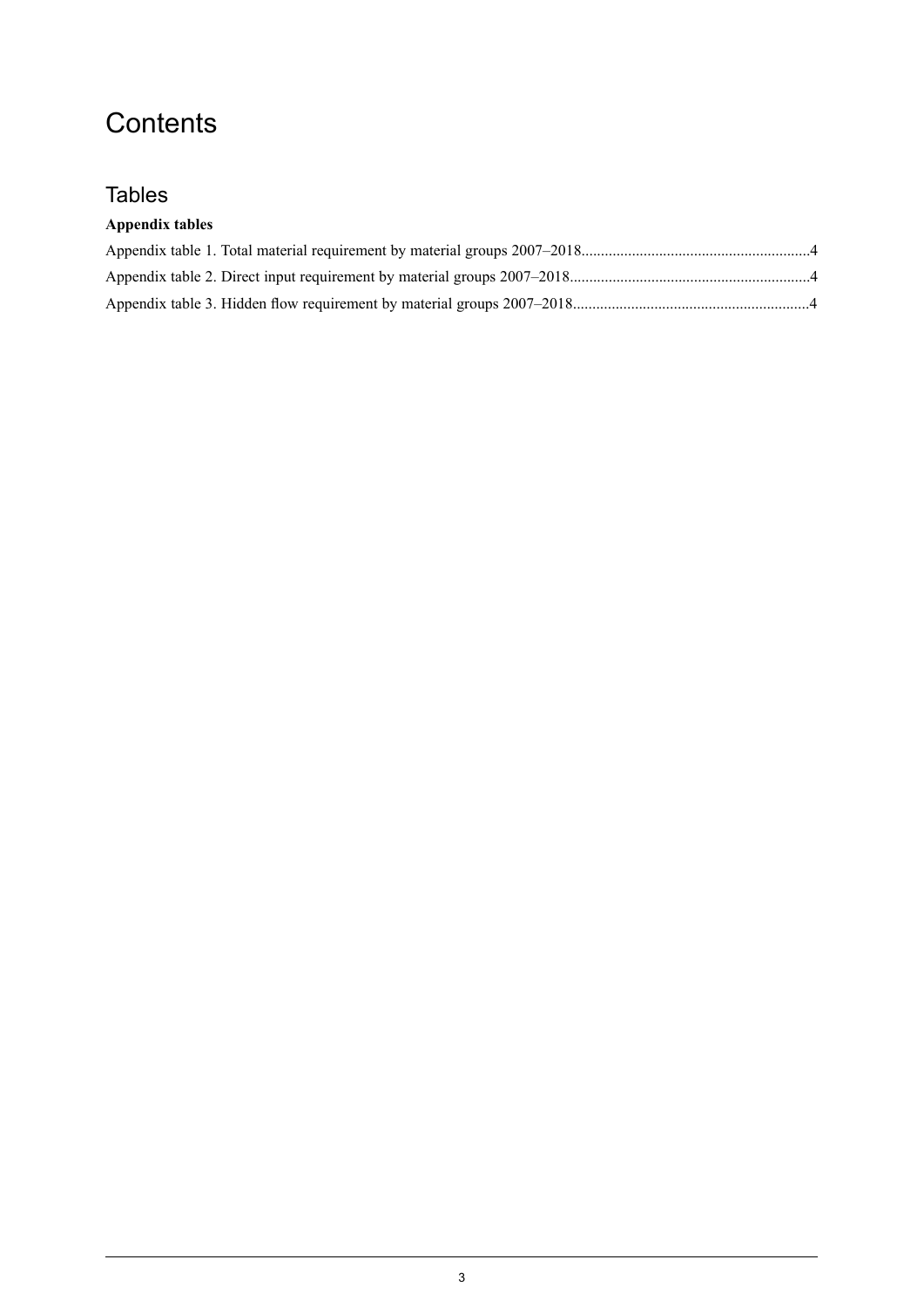# Appendix tables

| Millions tons           | 2007 |     |     |     |     |     |     |     |     | 2008 2009 2010 2011 2012 2013 2014 2015 2016 2017 2018 |     |     |
|-------------------------|------|-----|-----|-----|-----|-----|-----|-----|-----|--------------------------------------------------------|-----|-----|
| Materials total         | 548  | 578 | 483 | 560 | 563 | 544 | 584 | 538 | 547 | 593                                                    | 612 | 642 |
| Plants and wild animals | 11   | 11  | 11  | 9   | 10  | 9   | 10  | 10  | 9   | 9                                                      | 9   | 9   |
| Wood                    | 51   | 56  | 37  | 47  | 46  | 46  | 54  | 53  | 54  | 56                                                     | 56  | 64  |
| Minerals                | 141  | 166 | 159 | 204 | 203 | 187 | 215 | 189 | 203 | 245                                                    | 256 | 275 |
| Soil materials          | 160  | 161 | 134 | 138 | 134 | 137 | 141 | 121 | 121 | 116                                                    | 117 | 120 |
| Manufactured imports    | 185  | 184 | 143 | 161 | 170 | 164 | 161 | 164 | 157 | 165                                                    | 171 | 173 |

### <span id="page-3-0"></span>**Appendix table 1. Total material requirement by material groups 2007–2018**

#### <span id="page-3-1"></span>**Appendix table 2. Direct input requirement by material groups 2007–2018**

| Millions tons           | 2007 |     |     |     |     |     |     |     |     | 2008 2009 2010 2011 2012 2013 2014 2015 2016 2017 2018 |     |                 |
|-------------------------|------|-----|-----|-----|-----|-----|-----|-----|-----|--------------------------------------------------------|-----|-----------------|
| Materials total         | 258  | 265 | 221 | 247 | 247 | 240 | 274 | 228 | 221 | 229                                                    | 237 | 240             |
| Plants and wild animals | 10   | 10  | 10  | 8   | 9   | 8   | 9   | 10  | 9   | 9                                                      | 9   | 8               |
| Wood                    | 39   | 42  | 29  | 37  | 36  | 36  | 43  | 42  | 43  | 44                                                     | 44  | 49              |
| Minerals                | 56   | 61  | 63  | 75  | 75  | 68  | 78  | 51  | 50  | 60                                                     | 66  | 61              |
| Soil materials          | 127  | 123 | 97  | 101 | 100 | 103 | 105 | 87  | 84  | 78                                                     | 81  | 84              |
| Manufactured imports    | 24   | 26  | 20  | 24  | 25  | 24  | 37  | 37  | 33  | 36                                                     | 35  | 36 <sup>2</sup> |

### Millions tons 2007 2008 2009 2010 2011 2012 2013 2014 2015 2016 2017 2018 Materials total 288 313 261 313 315 302 309 309 325 363 375 401 Plants and wild animals 0 0 0 0 0 0 0 0 0 0 0 0 Wood 11 13 7 9 9 9 11 11 11 12 12 14 Minerals 84 104 94 128 127 119 137 137 153 184 190 213

Soil materials 32 37 37 37 33 34 36 33 36 37 35 36 Manufactured imports | 160 | 157 | 121 | 137 | 144 | 139 | 124 | 127 | 123 | 128 | 136 | 137

#### <span id="page-3-2"></span>**Appendix table 3. Hidden flow requirement by material groups 2007–2018**